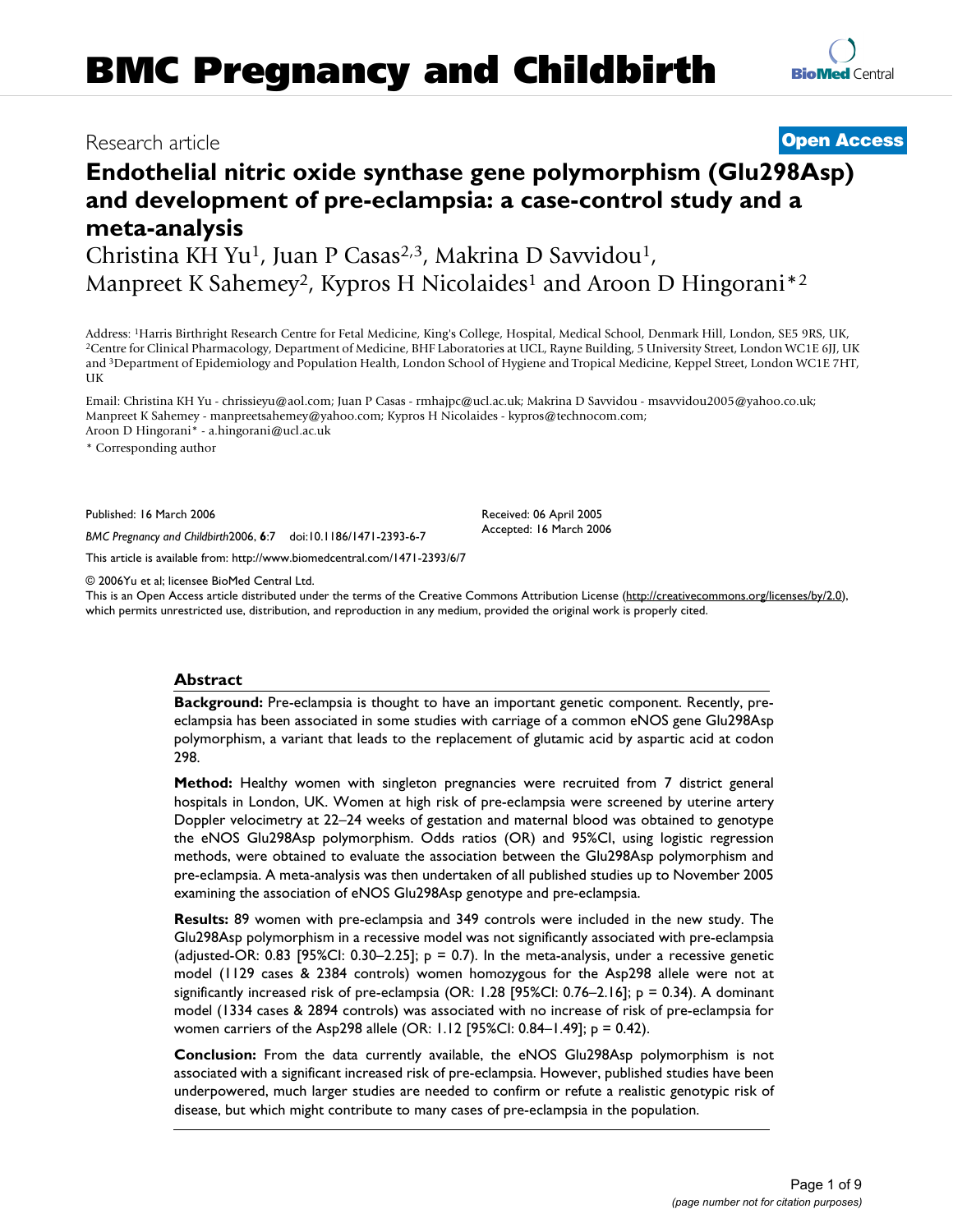# **Background**

Normal pregnancy is associated with a substantial change in maternal cardiovascular haemodynamics. Despite an increase in blood volume and cardiac output, blood pressure falls in the first half of pregnancy, as a result of systemic arteriolar vasodilatation, before returning to prepregnancy levels towards term [1]. Enhanced synthesis of the endothelium-derived mediator nitric oxide (NO), from L-arginine by endothelial nitric oxide synthase (eNOS), plays an important role in this vasodilatation [2,3]. Although the role of NO in the pathogenesis of preeclampsia is much debated, many studies support the association of reduced NO availability in hypertensive disorders of pregnancy [4,5].

Pre-eclampsia is thought to have an important genetic component [6,7]. Several studies have reported associations between pre-eclampsia and polymorphisms of various genes [8-10]. However, the lack of reproducibility of genetic case-control studies has led to uncertainty about the nature and number of genes contributing to preeclampsia risk [11]. Recently, pre-eclampsia has been associated with carriage of a common eNOS gene Glu298Asp polymorphism, a variant that leads to the replacement of glutamic acid by aspartic acid at codon 298. This variant is associated with reduced endotheliumdependent vasodilatation in pregnancy [12] and has also been associated with risk of ischaemic heart disease [13] for which pre-eclampsia is also a risk factor [14]. However conflicting results, mainly derived from individually underpowered studies, have been reported [15-23].

We have undertaken a new, case-control study of the eNOS Glu298Asp polymorphism and pre-eclampsia and combined our results with all available studies evaluating such an association in a meta-analysis.

# **Methods**

### *Study population*

Maternal genotyping was performed in women who underwent screening by uterine artery Doppler velocimetry at 22–24 weeks of gestation. This sub-study was part of a multi-centre randomised controlled trial that evaluated aspirin vs placebo as an intervention for the prevention of pre-eclampsia and the rationale and design of the study has been described in detail elsewhere [24]. Briefly, the study was conducted between January 2001 and July 2002 in seven hospitals in London, UK. Transvaginal Doppler examination of the uterine arteries was performed in 19,950 women with singleton pregnancies attending for routine ultrasound examination at 22–24 weeks of gestation, as previously described [25]. Women with pre-existing hypertensive, cardiovascular or renal diseases, diabetes mellitus, bleeding disorders or systemic lupus

erythematosus, multiple pregnancies and pregnancies complicated by fetal abnormalities were excluded.

For the present study 623 women who had a mean pulsatility index (PI) of the uterine arteries above the  $95<sup>th</sup>$  centile  $(1.6)$  and  $650$  women with a mean PI <1.6, that consented to give a blood sample were followed up to delivery. Of the 1273 women, DNA was available for analysis in 89 women of the 121 who developed pre-eclampsia. Baseline characteristics of the 32 women that were not included in the DNA analysis for logistical reasons were not significantly different from the 89 cases included in the present report (Data not shown). Of the 1152 women who did not develop pre-eclampsia, 349 women (ratio 1:4) were selected as controls using frequency matching by maternal age and ethnic background.

Pre-eclampsia was defined according to the International Society for the Study of Hypertension in Pregnancy [26]. It required two recordings of diastolic blood pressure of 90 mmHg or higher at least fours hours apart or one recording of diastolic blood pressure of at least 120 mmHg or higher, in previously normotensive women, and urine protein excretion of at least 300 mg in 24 hours or two readings of 2+ or higher on dipstick analysis of midstream or catheter urine specimens if no 24 hour collection was available. The study was approved by the Multi-Centre Research Ethics Committee as well as the local ethics committees of the individual hospitals. Written informed consent was obtained from all participants.

### *DNA extraction and genotyping*

DNA was extracted by means of the QIAamp blood minikit, the 894 G/T polymorphism in exon 7, which predicts a Glu298Asp amino acid substitution in the mature protein, was genotyped by polymerase chain reaction (PCR) with primer pairs 5'-CCCCTCCATCCCACCCAGT-CAATCC-3' and 5'-AGGAAACGGTCGCTTCGACGT-GCTG-3' and allele-specific restriction enzyme digestion. PCR was performed for 35 cycles in a volume of 30 µL. Denaturation was at 95°C, annealing at 63°C and a final extension at 72°C, all for 45 seconds. Ten microliters of each PCR product (151bp) was then subjected to restriction digestion with 2U Dpn II, which cuts only in the presence of T-allele at position 894 (corresponding to Asp298). Digested samples were resolved by electrophoresis. Genotyping was conducted in a blinded manner to the clinical status of the subjects included in the study.

# *Statistical analysis*

### *Case-control study*

For the case-control study medians, proportions and their corresponding interquartile ranges (IQR) were used for descriptive purposes. To evaluate the presence of differences between groups unpaired Student's *t*,  $χ²$ , or Mann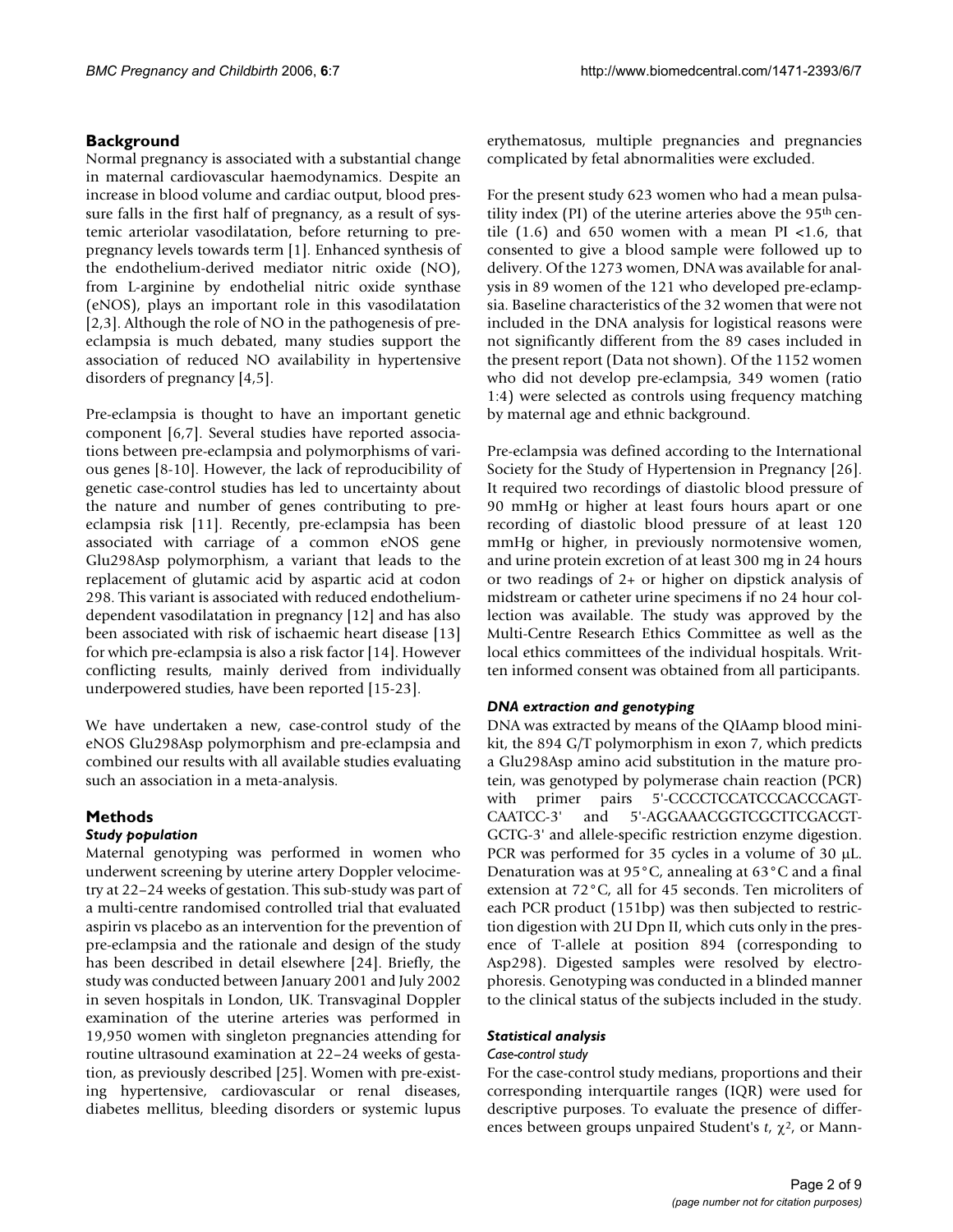Whitney tests were used as appropriate. Tests for Hardy-Weinberg equilibrium were performed by  $\chi^2$  analysis.

As an a priori hypothesis, the association between the eNOS Glu298Asp polymorphism and pre-eclampsia was evaluated under a recessive model of inheritance, based on previous results from the eNOS genotype on ischaemic heart disease risk [13]. However, additive and dominant models were also evaluated. Multivariate analysis using logistic regression methods was also conducted to control for potential confounders (maternal age, ethnic background and smoking status). For each odds ratio (OR) a P value and 95% confidence intervals (CI) were obtained.

#### *Systematic review*

Our results were then considered in the context of a metaanalysis. Two electronic databases (MEDLINE and EMBASE) were searched up to November 2005 for all studies evaluating the Glu298Asp polymorphism and preeclampsia in all languages. Terms used for the search were both MeSH terms and text words "endothelial nitric oxide synthase", "nitric oxide synthase", "pre-eclampsia", "pregnant hypertensive disorders" and "pregnancy hypertension" in combination with "genetic", "polymorphism(s)", "mutation", "genotype" or "gene(s)". Authors were contacted to obtain stratified data of genotype frequency by ethnic group, and disease severity (severe vs non-severe pre-eclampsia), and for information about the use of blinding of genotyping staff to case-control status. The search results were limited to "human". We searched for any additional studies in the references of all identified publications, and the option "related articles" in MEDLINE for all selected papers was also used. Two investigators independently reviewed the study's eligibility, and the inconsistencies were resolved by consensus. Women in whom pre-eclampsia developed on the background of existing hypertension were excluded from the present meta-analysis in order to improve the homogeneity of phenotype between studies. As in the case-control study, the prior hypothesis was that homozygosity for the Asp298 allele compared with carriers of Glu298 allele would be associated with an increased risk of pre-eclampsia. In subsidiary analyses the ORs for dominant and additive genetic models for the Glu298Asp polymorphism were also calculated. For the additive model, a per-allele OR of the rare allele (Asp298) was compared between cases and controls by assigning scores of 0, 1 and 2 to homozygotes for the common allele, heterozygotes, and homozygotes for the rare allele, respectively, and calculating ORs by logistic regression. Pooled ORs and 95%CI were calculated using random effect models by the method of the DerSimonian and Laird [27,28]. The Der-Simonian and Laird *Q* test [29] was used to evaluate the degree of heterogeneity between studies, and *I*2 was used as a measure to describe the percentage of variability in point estimates that was due to heterogeneity rather than sampling error. A visual inspection of the Funnel plot, and the Egger regression asymmetry test were used to assess small-study bias, of which publication bias is one potential cause [30]. Stratified analysis by predefined characteristics, such as ethnicity, disease severity and use of blinding of genotyping staff to case-control status were conducted to investigate sources of heterogeneity [29].

Compliance to the Hardy-Weinberg equilibrium in the control samples from the studies included was also evaluated. Study populations were divided into Caucasians (White-British, White-Americans, Austrians and Finnish), Hispanics (American-Hispanics and Colombians), Afro-Caribbean (South Africans, British of Afro-Caribbean ancestors and Colombians of Afro-Caribbean ancestors) and Asians (Japanese, Koreans, Bangladeshi, and British of Indian ancestors), to analyse the effect of ethnicity on genotype frequencies and on genotype-disease association. A power calculation assuming that the frequency of the genotype at risk was 8% (as reported in Caucasians) under a recessive model of inheritance, indicated that to detect ORs of 1.3 a total of 2800 pre-eclamptic women and same number of controls respectively, would be required for 80% power at significance level of 0.05 (2-

| Table 1: Baseline characteristics of 438 pregnant women evaluated according to eNOS genotype |  |
|----------------------------------------------------------------------------------------------|--|
|----------------------------------------------------------------------------------------------|--|

| <b>Characteristics</b>               | $Glu/Glu$ (n = 258) | $Glu/Asp (n = 149)$ | Asp/Asp $(n = 31)$ | P value* |  |
|--------------------------------------|---------------------|---------------------|--------------------|----------|--|
| Age in years, median (IQR)           | $30(24-34)$         | $30(26 - 34)$       | $30(22 - 34)$      | 0.36     |  |
| Primiparous, n (%)                   | 135(52)             | 76 (51)             | 20(65)             | 0.38     |  |
| BMI, kg/m <sup>2</sup> ; median(IQR) | $25.1(22.3 - 28.8)$ | 25.2 (17.3–29.4)    | $25.9(23.6-28.8)$  | 0.89     |  |
| Smokers, n (%)                       | 18(7)               | 15(10)              | 3(10)              | 0.47     |  |
| Mean pulsatility index median (IQR)  | $1.1(0.96 - 1.54)$  | $1.1(0.9-1.36)$     | $0.85(0.6-1.11)$   | 0.68     |  |

 $*$  Comparisons between the three genotype-groups for continuous variables by ANOVA test and for categorical variables by  $\chi^2$ test

IQR= interquartile ranges

Glu/Glu= Glutamic acid/Glutamic acid

Glu/Asp = Glutamic/Aspartate

Asp/Asp = Aspartate/Aspartate

BMI = body mass index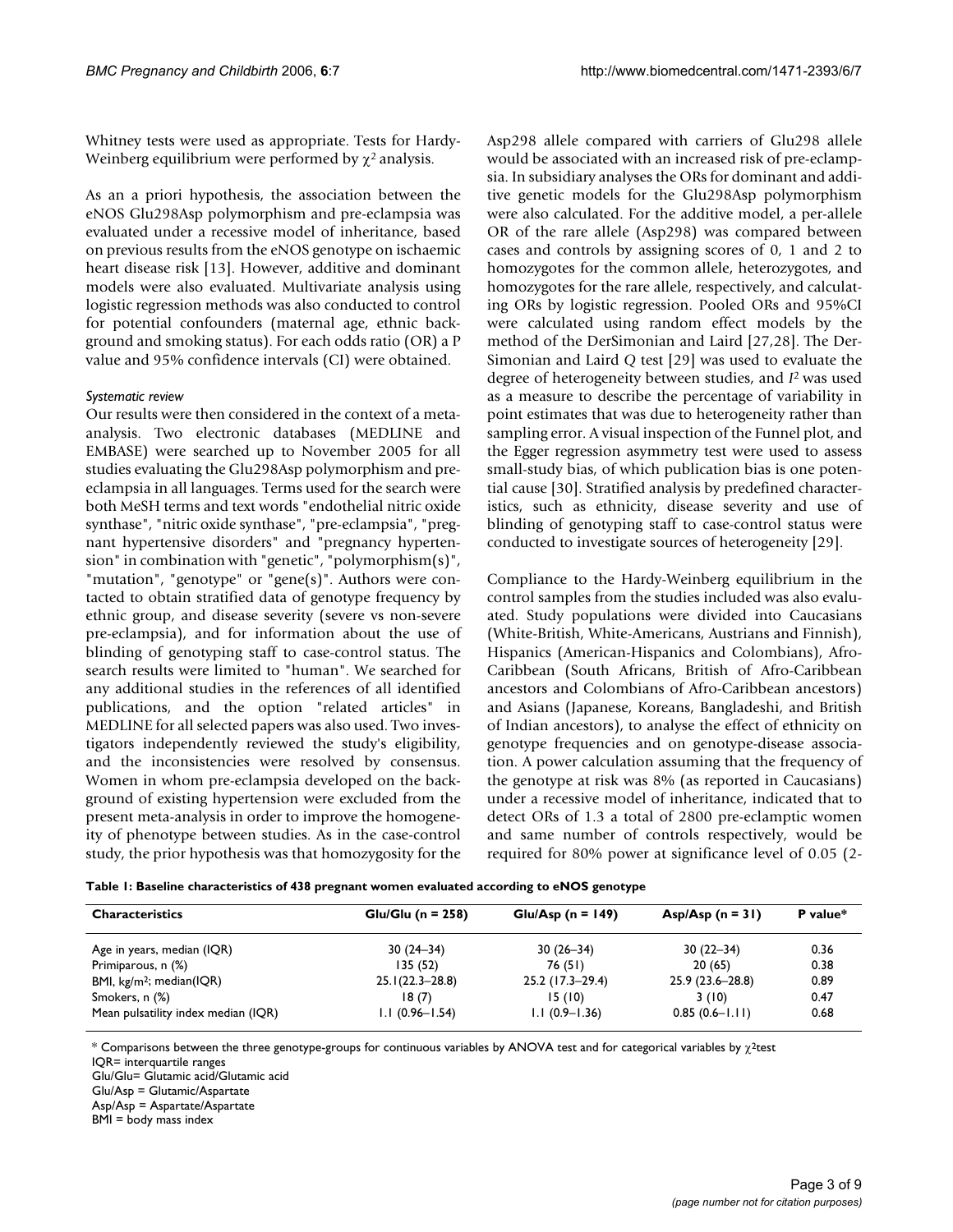| <b>Model of inheritance</b>  | Unadjusted OR (95%CI) | P    | Adjusted OR* (95%CI) | P    |
|------------------------------|-----------------------|------|----------------------|------|
| <b>Additive</b>              |                       |      |                      |      |
| Asp/Asp vs Glu/Glu           |                       |      |                      |      |
| All women                    | $0.63$ (0.23 - 1.72)  | 0.37 | $0.69(0.25 - 1.92)$  | 0.47 |
| Caucasians                   | $0.89$ (0.30 - 2.59)  | 0.83 | $0.86$ (0.29 - 2.52) | 0.79 |
| Afro-Caribbean               | N.A                   |      | N.A                  |      |
| Asians                       | N.A                   |      | N.A                  |      |
| <b>Glu/Asp vs Glu/Glu</b>    |                       |      |                      |      |
|                              | $0.64$ (0.38 - 1.07)  | 0.08 | $0.64(0.37 - 1.10)$  | 0.10 |
| Caucasians                   | $0.77(0.38 - 1.53)$   | 0.46 | $0.78(0.39 - 1.57)$  | 0.50 |
| Afro-Caribbean               | $0.49(0.18 - 1.28)$   | 0.14 | $0.49(0.18 - 1.31)$  | 0.15 |
| Asians                       | $0.86(0.07 - 10.42)$  | 0.91 | $0.80(0.06 - 10.0)$  | 0.86 |
| <b>Recessive</b>             |                       |      |                      |      |
| AsplAsp vs (GlulAsp+GlulGlu) |                       |      |                      |      |
| All women                    | $0.74(0.28 - 1.98)$   | 0.65 | $0.83$ (0.30 - 2.25) | 0.70 |
| Caucasians                   | $0.99(0.35 - 2.79)$   | 0.99 | $0.95(0.34 - 2.69)$  | 0.95 |
| Afro-Caribbean               | N.A                   |      | N.A                  |      |
| Asians                       | N.A                   |      | N.A                  |      |
| <b>Dominant</b>              |                       |      |                      |      |
| (Asp/Asp+Glu/Asp) vs Glu/Glu |                       |      |                      |      |
| All women                    | $0.63$ (0.39 - 1.04)  | 0.07 | $0.65(0.39 - 1.08)$  | 0.09 |
| Caucasians                   | $0.79(0.42 - 1.51)$   | 0.49 | $0.80$ (0.42 - 1.53) | 0.51 |
| Afro-Caribbean               | $0.46$ (0.17 - 1.21)  | 0.11 | $0.45(0.17 - 1.22)$  | 0.11 |
| Asians                       | $0.52(0.05 - 5.62)$   | 0.59 | $0.51(0.04 - 5.68)$  | 0.58 |

**Table 2: Estimate of the effect of the eNOS Glu298Asp polymorphism on pre-eclampsia risk in the current case-control study stratified by ethnic group.**

\*; ORs adjusted by maternal age, ethnic background and smoking status. In the comparisons of the eNOS genotype, the reference value for each comparison was set to 1.0. N.A; There were no women homozygous for the Asp-allele in the Afro-Caribbean or Asian ethnic group.

sided). Data were analysed using Stata 8.2 (Stata Corporation, College Station, Texas, 2004).

# **Results**

### *Case-control study*

No significant interaction between the use of prophylactic aspirin and the genotype-outcome relationship was observed ( $p = 0.85$ ). As expected, women who developed pre-eclampsia had a higher body mass index (26.7 vs 25,  $p = 0.003$ ) and increased mean uterine artery PI (1.85 vs 1.03, p<0.0001) compared with women who did not developed pre-eclampsia. Baseline characteristics of the 438 women (89 pre-eclamptic and 349 controls) according to the eNOS genotype are shown in Table 1. The distribution of the Glu298Asp genotypes in the 438 women analysed, did not differ significantly from that expected under the Hardy-Weinberg equilibrium ( $p = 0.14$ ). No significant difference by ethnicity was observed among cases and controls (Caucasians: cases 51.7% and controls 57.9%; p = 0.35; Afro-Caribbean: cases 40.4 and controls 33.2%;  $p = 0.25$ ; and other ethnic groups: cases 7.9% and controls 8.9%;  $p = 0.93$ ). There was no significant difference in the genotype frequencies for Glu298Asp among cases (Glu/Glu: 60 [67%], Glu/Asp: 24 [27%] and Asp/ Asp: 5 [6%]) and controls (Glu/Glu: 198 [67%], Glu/Asp: 125 [26%] and Asp/Asp: 26 [7%]). Under a recessive model of inheritance (Asp/Asp vs Glu/Asp plus Glu/Glu),

no significant increase risk of pre-eclampsia was observed in a univariate (OR: 0.74 [95%CI: 0.28–1.98]; p = 0.65) or in a multivariate model (OR: 0.83 [95%CI: 0.30–2.25]; p = 0.70) after adjustment for potential confounders ethnic background, smoking and maternal age. Similar results were obtained for dominant and additive models of inheritance (Table 2 and 3).

# *Meta-analysis eNOS Glu298Asp and pre-eclampsia*

Twelve genetic association studies (including the present study) of Glu298Asp polymorphism in pre-eclampsia involving 1334 cases and 2894 controls were included in the present meta-analysis (Table 4) [15-23,31,32]. Six of the twelve studies, were performed only in Asians [15,16,18,20,22,32], two only in Caucasians [17,21], one only in Afro-Caribbeans [31] and three studies (including the present study) conducted in a mixed population [19,23].

The frequency in control samples of women homozygous for the Asp298 allele was overall 3.2% (95%CI: 0.6–5.7). However this frequency was different among ethnic groups as follows: Caucasians 9.5% (standard error [SE]: 1.61), Asians 1.41% (SE: 0.95), Hispanics 2.55% (SE: 1.53) and Afro-Caribbean 1.11% (SE: 0.71). All control samples from the studies included on which genotype frequency was available were in Hardy-Weinberg equilib-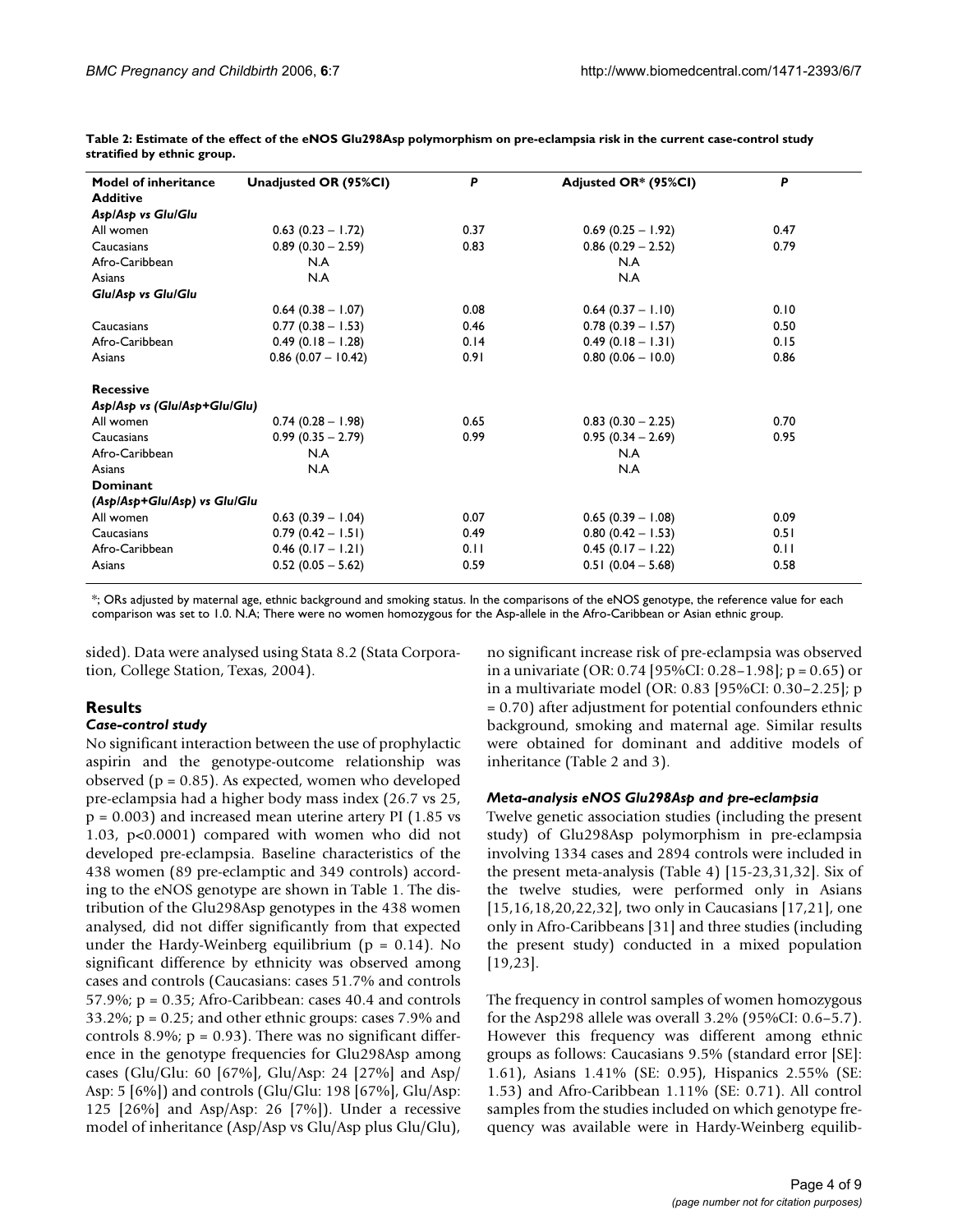| Variable                | <b>Risk Comparison</b>  | Odds ratio | 95% Confidence interval |  |
|-------------------------|-------------------------|------------|-------------------------|--|
| eNOS/Glu298Asp          | Asp/Asp vs Glu-carriers | 0.83       | $0.30 - 2.25$           |  |
| Smoking                 | vs non-smokers          | 0.88       | $0.34 - 2.25$           |  |
| Maternal age            | per I year increment    | 1.02       | $0.98 - 1.06$           |  |
| Ethnic group Caucasians |                         | 0.75       | $0.45 - 1.25$           |  |
| Asians                  | vs Afro-Caribbean       | 1.06       | $0.39 - 2.89$           |  |

| Table 3: Multiple regression adjusted odds ratio of pre-eclampsia. |  |  |
|--------------------------------------------------------------------|--|--|
|--------------------------------------------------------------------|--|--|

rium (P>0.05) [15-20,22,23,31]. In two of the studies no homozygous women were detected among cases or controls [16,20] and in other study [21], the genotype frequency needed for analysis under a recessive model was not reported and the relevant information could not be obtained from the author. Therefore, we excluded these studies (205 cases & 510 controls) [16,20,21] for the analysis under a recessive and additive model but included them under a dominant model of inheritance. For the studies of Kobashi G, et al [16] and Ohta K, et al [20] a unified data-set of tabular data obtained from the authors was used to avoid duplication of subjects involved in the two studies.

After combining our results in a meta-analysis, the summary OR was 1.28 (95%CI: 0.76–2.16; p = 0.34) for women homozygous for the Asp298 allele compared with carriers of Glu298 allele (Figure 1). No significant interstudy heterogeneity was observed ( $I^2 = 27.2$ %, P value for Heterogeneity  $[P<sub>Her</sub>] = 0.20$ . The distribution of the ORs from individual studies in relation to their respective standard deviations (the funnel plot) was symmetric and the Egger test suggested a low probability of small-study bias ( $p = 0.78$ ).

A dominant model indicated no increase of risk of preeclampsia for carriers of at least one Asp298 allele (OR: 1.12 [95%CI: 0.84–1.49];  $p = 0.42$ ] (Figure 2). There was evidence of substantial inter-study heterogeneity ( $I^2$  = 65%;  $P_{\text{Het}}$  = 0.001) with this model, partially explained by ethnicity ( $\chi^2$  = 17.17, 3 df, p = 0.001), while disease severity (severe vs non-severe pre-eclampsia;  $\chi^2$  = 1.85, 1 df, p = 0.17) and use of blinding of genotyping staff to the casecontrol status ( $\chi^2$  = 1.47, 2 df, p = 0.48) did not account for much of the heterogeneity (Figure 3). The distribution of the funnel plot was symmetric and the Egger test suggested a low probability of small-study bias ( $p = 0.35$ ).

When an additive genetic model was evaluated the summary per allele OR of the Glu298Asp polymorphism for pre-eclampsia was 1.03 (95%CI: 0.79–1.34; p = 0.84). The funnel plot was symmetric and the Egger test suggested a low probability of small-study bias ( $p = 0.20$ ).

#### **Conclusion**

The main finding of the case-control study and the metaanalysis was that on evidence obtained to date, women homozygous for the Asp298 allele were not associated with a significantly increased risk of pre-eclampsia when compared with carriers of the Glu298 allele (summary OR: 1.28 [0.76–2.16]; p = 0.34). Similar results were obtained using other genetic models of inheritance. However, an exploratory analysis that must be treated with appropriate caution suggested that the effect of this candidate-gene might be different according to ethnic background.

The aetiology of pre-eclampsia remains complex. Identification of candidate-genes for pre-eclampsia could aid substantially in the understanding of this important public health problem and provide clues for the prevention and treatment. It might also have wide relevance since women with a history of pre-eclampsia are at increased risk of cardiovascular disease in later life [14]. Endothelial dysfunction due to reduced NO availability has been implicated



# Figure 1

Results of published studies of the association between the eNOS Glu298Asp polymorphism and pre-eclampsia. ORs for the outcome compared homozygous women for the Asp298 allele vs heterozygous (Glu/Asp) plus wild type (Glu/Glu) women (Recessive model), sorted by study size.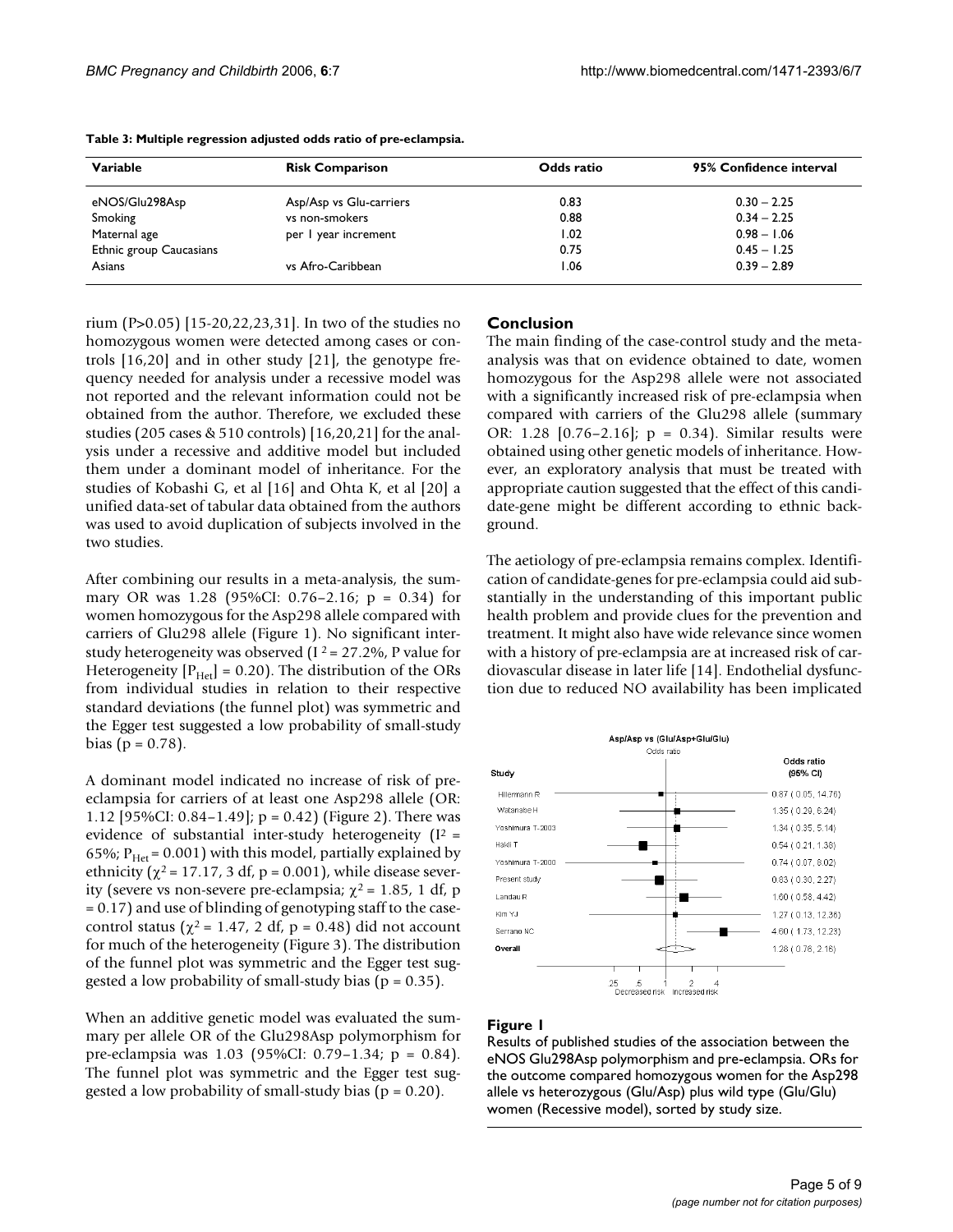| Study-year<br>(Country)                                      | <b>Study</b><br>design | <b>Matching</b>                   | Asp/Asp*<br>genotype<br>$(\%)$ | <b>Primiparous</b><br>(%) Cases<br><b>Controls</b> |                          | Proteinuria<br>threshold | Systolic/<br><b>Diastolic</b><br>blood<br>pressure<br>threshold | Main exclusion criteria                                                                                                                                                          |
|--------------------------------------------------------------|------------------------|-----------------------------------|--------------------------------|----------------------------------------------------|--------------------------|--------------------------|-----------------------------------------------------------------|----------------------------------------------------------------------------------------------------------------------------------------------------------------------------------|
| <b>Caucasians</b><br><b>Hakli T-2003</b><br>(Finland)        | Case-control           | Age                               | 10.61                          | 100                                                | $\overline{\phantom{a}}$ | $0.3$ g/24 h             | 140/90                                                          | • Hypertension                                                                                                                                                                   |
| Tempfer CB-<br>2004‡<br>(Austria)                            | Case-control           | Gestationa<br>l age and<br>parity |                                | --                                                 |                          | 5 g/24 h                 | 160/110                                                         | • Cardiac (Hypertension), diabetes<br>mellitus or renal disease<br>• Multiple pregnancies<br>• Autoimmune disorders & history<br>of recurrent miscarriage                        |
| Oriental<br>Yoshimura T-<br>2000 (Japan)                     | Case-control           | Age                               | 1.17                           | 68.7                                               | 80                       | $0.3$ g/L                | 140/90                                                          | • Cardiac, diabetes mellitus or renal<br>disease<br>• Lupus erythematosus                                                                                                        |
| Kobashi G-<br>2001 (Japan)                                   | Case-control           |                                   | 0                              | 59.2                                               | 57                       | $0.3$ g/L                | 140/90                                                          | • Multiple pregnancies<br>• Hypertension, diabetes mellitus or<br>renal disease<br>• Multiple pregnancies<br>• Amniotic volume abnormalities or                                  |
| Watanabe H-                                                  | Case-control           |                                   | 3.12                           | --                                                 |                          | 2 g/24h                  | 160/110                                                         | fetal anomalies<br>• Hypertension                                                                                                                                                |
| 2001‡ (Japan)<br>Ohta K-2004‡<br>(Japan)                     | Case-control           |                                   | 0                              | 100                                                | 100                      | 2 g/24 h                 | 160/110                                                         | • Renal disease<br>• Hypertension, diabetes mellitus,<br>renal disease<br>• Multiple pregnancies<br>• Amniotic volume abnormalities or                                           |
| Kim YJ<br>(Korea)                                            | Case-control           |                                   |                                | 21                                                 | 31                       | $0.3$ g/L                | 140/90                                                          | fetal anomalies<br>• Hypertension, diabetes mellitus or<br>renal disease<br>• Multiple pregnancies, recurrent<br>miscarriages, fetal growth<br>retardation or abruption placenta |
| <b>Asians</b><br>Yoshimura T-<br>2003‡<br>(Bangladesh)       | Case-control           | Age                               | 3.36                           | 44.6                                               | 51.2                     | $\geq$ 3+ dipstick       | 160/110                                                         | • Hypertension, Diabetes mellitus or<br>renal disease<br>• Lupus erythematosus<br>• Multiple pregnancies                                                                         |
| Afro-Caribbeans<br><b>Hillermann</b><br>R‡ (South<br>Africa) | Case-control           |                                   | 1.19                           | 100                                                | $\overline{\phantom{a}}$ | $0.3$ g/L                | $-190$                                                          | • Hypertension, diabetes mellitus,<br>renal disease                                                                                                                              |
| Study-year<br>(Country)                                      | <b>Study</b><br>design | Matching                          | Asp/Asp*<br>genotype<br>$(\%)$ | <b>Primiparous</b><br>(%) Cases<br>Controls        |                          | Proteinuria<br>threshold | Systolic/<br>Diastolic<br>blood<br>pressure<br>threshold        | Main exclusion criteria                                                                                                                                                          |
| Mixed population <sup>†</sup><br>Landau R-<br>2004 (United   | Case-control           |                                   | 5.03                           | 55                                                 | 41                       | $0.3$ g/L                | 140/90                                                          | • Hypertension                                                                                                                                                                   |
| States)<br>Yu C. KH-<br>2004 (United<br>Kingdom)             | Case-control           |                                   | 7.44                           | 56.3                                               | 69.3                     | $0.3$ g/24 h             | 140/90                                                          | • Cardiac, diabetes mellitus or renal<br>disease<br>• Lupus erythematosus                                                                                                        |
| Serrano NC-<br>2004<br>(Colombia)                            | Case-control           |                                   | 1.14                           | 100                                                | 100                      | $0.3$ g/24 h             | 140/90                                                          | • Multiple pregnancies<br>• Cardiac (Hypertension), diabetes<br>mellitus or renal disease<br>• Multiple pregnancies<br>• Lupus erythematosus                                     |

**Table 4: Characteristics of published studies of the association between the eNOS genotype (Glu298Asp) and pre-eclampsia included in the meta-analysis**

\*; Genotype frequency from control subjects. ‡ Studies in which only women with severe pre-eclampsia were included as cases.

†; Landau R included Hispanic and White American women, Yu C.KH included Caucasian, Afro-Caribbean, and Asian women and Serrano N included Hispanic and Afro-Caribbean women.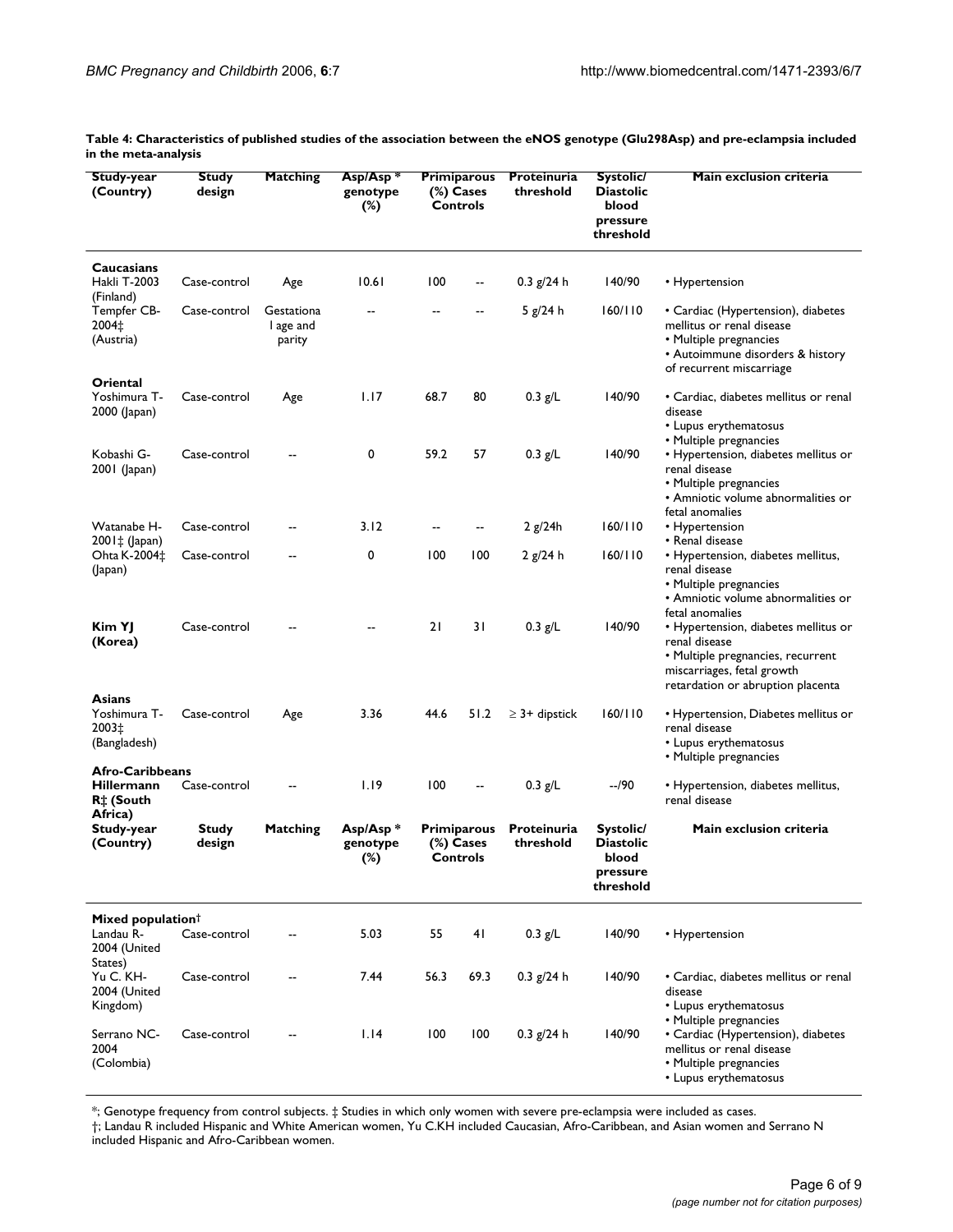

#### Figure 2

Results of published studies of association between the Glu298Asp polymorphism and pre-eclampsia. ORs for the outcome compared women carriers for the Asp298 allele vs women homozygous for the Glu298allele (Dominant model), sorted by study size.



#### Figure 3

Sensitivity analysis of the Glu298Asp polymorphism and preeclampsia Summary odds ratio for pre-eclampsia for women carriers of the Asp298 allele compared to women homozygous for the Glu298 allele, divided by ethnic group, disease severity and blinding of the genotyping staff.

as potentially important mechanism in both pre-eclampsia [33] and cardiovascular disease [34].

Pre-eclampsia has an inherited component and it is likely that many genes are involved [35]. Previous linkage studies in affected siblings pairs have implicated the eNOS gene locus on chromosome 7q35 to 36 [36,37]. The common Asp298 variant of the eNOS might be susceptible to enhanced proteolytic cleavage [38,39] and this could contribute to the abnormally low NO production and increased cardiovascular risk observed in carriers of this allele, [13,39] though these findings have been debated [40]. These results have been supported by human studies that have reported that healthy pregnant women carriers of the Glu298Asp polymorphism have impairment in the flow mediated dilation, an indirect tool to evaluate NO bioavailability [12]. Although, it has been suggested that carriers of this allele might be more susceptible to endothelial dysfunction and hence the subsequent development of pre-eclampsia [33], in the present report we failed to detect a significant positive association between the Glu298Asp polymorphism and pre-eclampsia.

The lack of evidence of increased pre-eclampsia risk for the eNOS Glu298Asp variant may be explained by: (i) the absence of a biological effect, (ii) failure to detect a small but important increase in susceptibility to pre-eclampsia because of inadequate statistical power or (iii) the presence of real genetic heterogeneity according to ethnic

background (a significant genotype-disease association in some, but not all ethnic groups). It has been recently suggested, that for complex diseases with a low sibling recurrence risk such as pre-eclampsia, several candidate-genes with a small to moderate effect, rather than a few candidate-genes with a high effect on incidence of the disease, is the more likely model to explain such genetic susceptibility [11]. This suggestion has been recently supported, for findings in other complex disease like ischaemic stroke where in a systematic analysis of all candidate-genes evaluated thus far, just a few genes with a small to moderate effect (ORs between 1.2 and 1.45) were shown to exhibit a significant association with the disease[41].

In order to increase the statistical power, we therefore combined all available studies in a meta-analysis. In addition to our study, eleven other studies were identified, but only nine studies providing 3513 women (1129 cases & 2384 controls) under a genetic recessive model were included in our main comparison. A very large case-control study or a meta-analysis of smaller studies, including about 5600 Caucasian women would be needed to have an 80% of power at a significance level of 5% to detect an OR of 1.3 under a recessive model of inheritance. A sample size approximately three times higher would be needed to detect the same OR among non-Caucasian populations because of the lower allele frequency of Asp298. Thus, a small to moderate effect on incidence of preeclampsia for the Glu298Asp cannot be totally excluded on current evidence. Since recruitment of data sets of the required size may be difficult "*de novo*" for a single centre,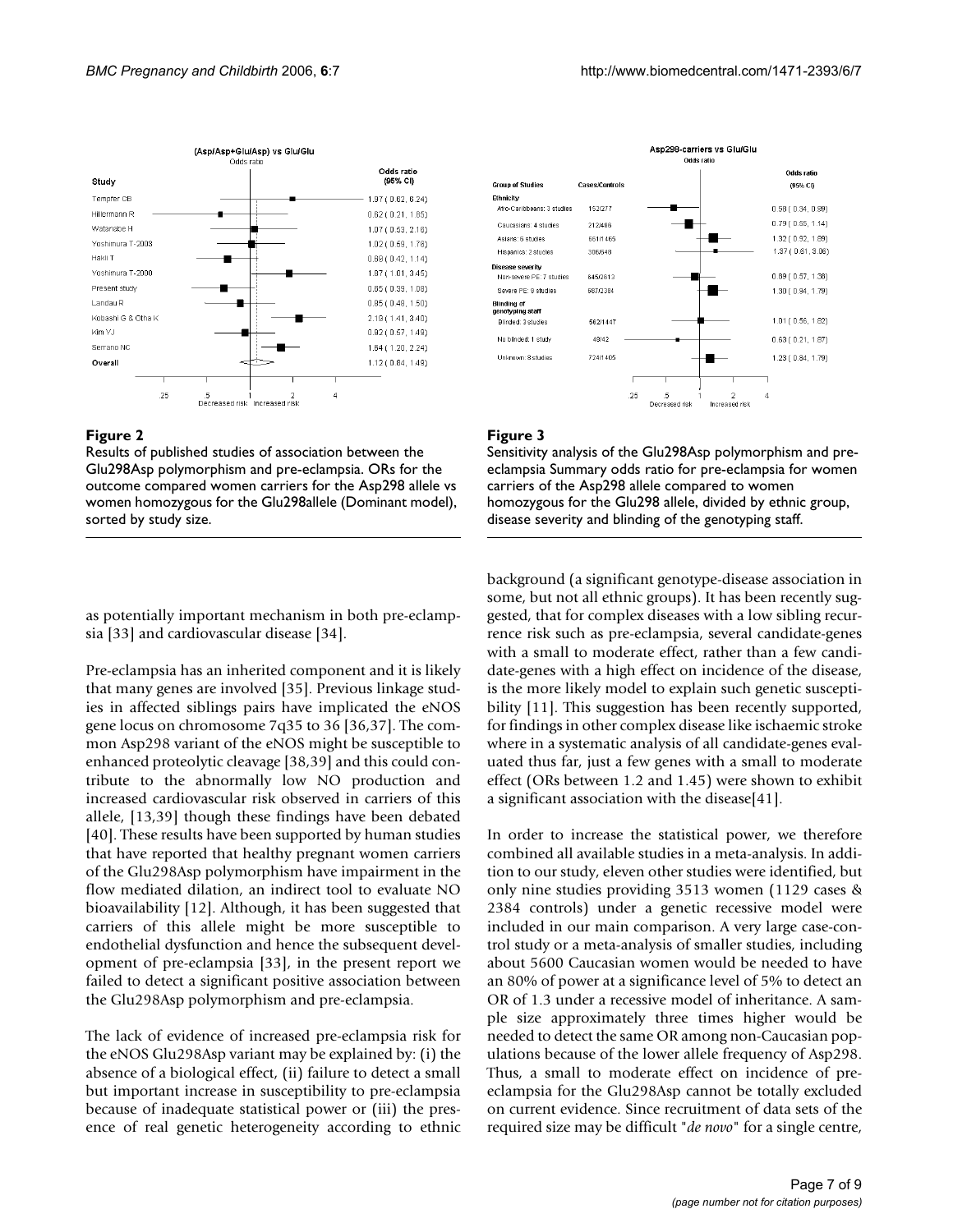an alternative approach, which has been suggested in the cardiovascular arena, involves the recruitment and genotyping of smaller numbers of patients and controls from many centres according to uniform selection criteria and outcome definitions, and submission of the data to a common web-based repository for on line continuously up-dated meta-analysis. Such an approach would also help to minimise publication bias, which is a potential concern with meta-analysis of published genetic association studies. However, an alternative approach would be to conduct a very large multi-centre case-control study of several thousand of cases, which should be less prone to bias, in order to confirm or refute the role of candidate gene-variants with small to moderate effects in preeclampsia [11].

In summary, currently available data from genetic association studies do not provide positive evidence for a role of the eNOS Glu298Asp polymorphism in pre-eclampsia. Very large studies, in both Caucasians and non-Caucasian subjects, are required before a role for this gene can be excluded, and the development of very large datasets is an important research priority for genetic studies in this area [42].

# **Competing interests**

The author(s) declare they have no competing interest.

# **Authors' contributions**

CY recruited study subjects, abstracted medical records, entered data and drafted the manuscript.

JP contributed to the study design, performed statistical analysis, interpretation of the results and preparation of the manuscript.

MS contributed to the study design and interpretation of the results.

MKS performed all the PCR tests.

KN provided clinical authorisation and support for the study.

AH conceived methodology and supervision of PCR tests, conceived and co-ordinated the study, reviewed the statistical analyses and preparation of the manuscript.

All authors have read and approved the final manuscript.

### **Acknowledgements**

Thanks to Drs. Kobashi G, Watanabe H, Smiley R, Kim YJ, Hillermann R and Serrano NC, for providing additional relevant information from their studies. The study was funded by the Fetal Medicine Foundation (Registered Charity 1037116). ADH holds a British Heart Foundation Senior Fellowship.

### **References**

- 1. Robson SC, Hunter S, Boys RJ, Dunlop W: **[Serial study of factors](http://www.ncbi.nlm.nih.gov/entrez/query.fcgi?cmd=Retrieve&db=PubMed&dopt=Abstract&list_uids=2705548) [influencing changes in cardiac output during human preg](http://www.ncbi.nlm.nih.gov/entrez/query.fcgi?cmd=Retrieve&db=PubMed&dopt=Abstract&list_uids=2705548)[nancy.](http://www.ncbi.nlm.nih.gov/entrez/query.fcgi?cmd=Retrieve&db=PubMed&dopt=Abstract&list_uids=2705548)** *Am J Physiol* 1989, **256:**H1060-5.
- 2. Williams DJ, Vallance PJ, Neild GH, Spencer JA, Imms FJ: **[Nitric](http://www.ncbi.nlm.nih.gov/entrez/query.fcgi?cmd=Retrieve&db=PubMed&dopt=Abstract&list_uids=9124434) [oxide-mediated vasodilation in human pregnancy.](http://www.ncbi.nlm.nih.gov/entrez/query.fcgi?cmd=Retrieve&db=PubMed&dopt=Abstract&list_uids=9124434)** *Am J Physiol* 1997, **272:**H748-52.
- Hingorani AD: **[Endothelial nitric oxide synthase polymor](http://www.ncbi.nlm.nih.gov/entrez/query.fcgi?cmd=Retrieve&db=PubMed&dopt=Abstract&list_uids=12530931)[phisms and hypertension.](http://www.ncbi.nlm.nih.gov/entrez/query.fcgi?cmd=Retrieve&db=PubMed&dopt=Abstract&list_uids=12530931)** *Curr Hypertens Rep* 2003, **5:**19-25.
- 4. Seligman SP, Buyon JP, Clancy RM, Young BK, Abramson SB: **[The](http://www.ncbi.nlm.nih.gov/entrez/query.fcgi?cmd=Retrieve&db=PubMed&dopt=Abstract&list_uids=7943106) [role of nitric oxide in the pathogenesis of preeclampsia.](http://www.ncbi.nlm.nih.gov/entrez/query.fcgi?cmd=Retrieve&db=PubMed&dopt=Abstract&list_uids=7943106)** *Am J Obstet Gynecol* 1994, **171:**944-8.
- Choi JW, Im MW, Pai SH: [Nitric oxide production increases dur](http://www.ncbi.nlm.nih.gov/entrez/query.fcgi?cmd=Retrieve&db=PubMed&dopt=Abstract&list_uids=12175088)**[ing normal pregnancy and decreases in preeclampsia.](http://www.ncbi.nlm.nih.gov/entrez/query.fcgi?cmd=Retrieve&db=PubMed&dopt=Abstract&list_uids=12175088)** *Ann Clin Lab Sci* 2002, **32:**257-63.
- 6. Salonen Ros H, Lichtenstein P, Lipworth L, Cnattingius S: **[Genetic](http://www.ncbi.nlm.nih.gov/entrez/query.fcgi?cmd=Retrieve&db=PubMed&dopt=Abstract&list_uids=10766979) [effects on the liability of developing pre-eclampsia and gesta](http://www.ncbi.nlm.nih.gov/entrez/query.fcgi?cmd=Retrieve&db=PubMed&dopt=Abstract&list_uids=10766979)[tional hypertension.](http://www.ncbi.nlm.nih.gov/entrez/query.fcgi?cmd=Retrieve&db=PubMed&dopt=Abstract&list_uids=10766979)** *Am J Med Genet* 2000, **91:**256-60.
- 7. Krotz S, Fajardo J, Ghandi S, Patel A, Keith LG: **[Hypertensive dis](http://www.ncbi.nlm.nih.gov/entrez/query.fcgi?cmd=Retrieve&db=PubMed&dopt=Abstract&list_uids=11893276)[ease in twin pregnancies: a review.](http://www.ncbi.nlm.nih.gov/entrez/query.fcgi?cmd=Retrieve&db=PubMed&dopt=Abstract&list_uids=11893276)** *Twin Res* 2002, **5:**8-14.
- 8. Lachmeijer AM, Arngrimsson R, Bastiaans EJ: **[Mutations in the](http://www.ncbi.nlm.nih.gov/entrez/query.fcgi?cmd=Retrieve&db=PubMed&dopt=Abstract&list_uids=11228493) gene for methylenetetrahydrofolate reductase, homo[cysteine levels, and vitamins status in women with a history](http://www.ncbi.nlm.nih.gov/entrez/query.fcgi?cmd=Retrieve&db=PubMed&dopt=Abstract&list_uids=11228493) [of pre-eclampsia.](http://www.ncbi.nlm.nih.gov/entrez/query.fcgi?cmd=Retrieve&db=PubMed&dopt=Abstract&list_uids=11228493)** *Am J Obstet Gynecol* 2001, **184:**394-402.
- 9. Morgan L, Crawshaw S, Baker PN: **[Maternal and fetal angi](http://www.ncbi.nlm.nih.gov/entrez/query.fcgi?cmd=Retrieve&db=PubMed&dopt=Abstract&list_uids=10426644)[otensinogen gene allele sharing in pre-eclampsia.](http://www.ncbi.nlm.nih.gov/entrez/query.fcgi?cmd=Retrieve&db=PubMed&dopt=Abstract&list_uids=10426644)** *Br J Obstet Gynaecol* 1999, **106:**244-251.
- 10. Kosmas IP, Tatsioni A, Ioannidis JP: **[Association of Leiden muta](http://www.ncbi.nlm.nih.gov/entrez/query.fcgi?cmd=Retrieve&db=PubMed&dopt=Abstract&list_uids=12817161)[tion in factor V gene with hypertension in pregnancy and](http://www.ncbi.nlm.nih.gov/entrez/query.fcgi?cmd=Retrieve&db=PubMed&dopt=Abstract&list_uids=12817161) [pre-eclampsia: a meta-analysis.](http://www.ncbi.nlm.nih.gov/entrez/query.fcgi?cmd=Retrieve&db=PubMed&dopt=Abstract&list_uids=12817161)** *J Hypertens* 2003, **21:**1221-8.
- 11. Colhoun HM, McKeigue PM, Davey Smith G: **[Problems of report](http://www.ncbi.nlm.nih.gov/entrez/query.fcgi?cmd=Retrieve&db=PubMed&dopt=Abstract&list_uids=12642066)[ing genetic associations with complex outcomes.](http://www.ncbi.nlm.nih.gov/entrez/query.fcgi?cmd=Retrieve&db=PubMed&dopt=Abstract&list_uids=12642066)** *Lancet* 2003, **361:**865-72.
- 12. Savvidou MD, Vallance PJ, Nicolaides KH, Hingorani AD: **[Endothe](http://www.ncbi.nlm.nih.gov/entrez/query.fcgi?cmd=Retrieve&db=PubMed&dopt=Abstract&list_uids=11751705)[lial nitric oxide synthase gene polymorphism and maternal](http://www.ncbi.nlm.nih.gov/entrez/query.fcgi?cmd=Retrieve&db=PubMed&dopt=Abstract&list_uids=11751705)** [vascular adaptation to pregnancy.](http://www.ncbi.nlm.nih.gov/entrez/query.fcgi?cmd=Retrieve&db=PubMed&dopt=Abstract&list_uids=11751705) **38:**1289-93.
- 13. Casas JP, Bautista LE, Humphries SE, Hingorani AD: **[Endothelial](http://www.ncbi.nlm.nih.gov/entrez/query.fcgi?cmd=Retrieve&db=PubMed&dopt=Abstract&list_uids=15007011) Nitric Oxide Synthase Genotype and Ischemic Heart Dis[ease: Meta-Analysis of 26 Studies Involving 23028 Subjects.](http://www.ncbi.nlm.nih.gov/entrez/query.fcgi?cmd=Retrieve&db=PubMed&dopt=Abstract&list_uids=15007011)** *Circulation* 2004, **109:**1359-1365.
- 14. Smith GC, Pell JP, Walsh D: **[Pregnancy complications and](http://www.ncbi.nlm.nih.gov/entrez/query.fcgi?cmd=Retrieve&db=PubMed&dopt=Abstract&list_uids=11438131) [maternal risk of ischaemic heart disease: a retrospective](http://www.ncbi.nlm.nih.gov/entrez/query.fcgi?cmd=Retrieve&db=PubMed&dopt=Abstract&list_uids=11438131) [cohort study of 129,290 births.](http://www.ncbi.nlm.nih.gov/entrez/query.fcgi?cmd=Retrieve&db=PubMed&dopt=Abstract&list_uids=11438131)** *Lancet* 2001, **357:**2002-6.
- 15. Yoshimura T, Yoshimura M, Tabata A, Shimasaki Y, Nakayama M, Miyamoto Y, Saito Y, Nakao K, Yasue H, Okamura H: **[Association](http://www.ncbi.nlm.nih.gov/entrez/query.fcgi?cmd=Retrieve&db=PubMed&dopt=Abstract&list_uids=10964023) [of the missense Glu298Asp variant of the endothelial nitric](http://www.ncbi.nlm.nih.gov/entrez/query.fcgi?cmd=Retrieve&db=PubMed&dopt=Abstract&list_uids=10964023) [oxide synthase gene with severe preeclampsia.](http://www.ncbi.nlm.nih.gov/entrez/query.fcgi?cmd=Retrieve&db=PubMed&dopt=Abstract&list_uids=10964023)** *J Soc Gynecol Investig* 2000, **7:**238-41.
- 16. Kobashi G, Yamada H, Ohta K, Kato E, Ebina Y, Fujimoto S: **[Endothelial nitric oxide synthase gene \(NOS3\) variant and](http://www.ncbi.nlm.nih.gov/entrez/query.fcgi?cmd=Retrieve&db=PubMed&dopt=Abstract&list_uids=11745998) [hypertension in pregnancy.](http://www.ncbi.nlm.nih.gov/entrez/query.fcgi?cmd=Retrieve&db=PubMed&dopt=Abstract&list_uids=11745998)** *Am J Med Genet* 2001, **103:**241-4.
- 17. Hakli T, Romppanen EL, Hiltunen M, Helisalmi S, Punnonen K, Heinonen S: **[Endothelial nitric oxide synthase polymorphism in](http://www.ncbi.nlm.nih.gov/entrez/query.fcgi?cmd=Retrieve&db=PubMed&dopt=Abstract&list_uids=12699878) [preeclampsia.](http://www.ncbi.nlm.nih.gov/entrez/query.fcgi?cmd=Retrieve&db=PubMed&dopt=Abstract&list_uids=12699878)** *J Soc Gynecol Investig* 2003, **10:**154-7.
- 18. Yoshimura T, Chowdhury FA, Yoshimura M, Okamura H: **[Genetic](http://www.ncbi.nlm.nih.gov/entrez/query.fcgi?cmd=Retrieve&db=PubMed&dopt=Abstract&list_uids=12867761) and Environmental Contributions to Severe Preeclampsia: [Lack of Association with the Endothelial Nitric Oxide Syn](http://www.ncbi.nlm.nih.gov/entrez/query.fcgi?cmd=Retrieve&db=PubMed&dopt=Abstract&list_uids=12867761)[thase Glu298Asp Variant in a Developing Country.](http://www.ncbi.nlm.nih.gov/entrez/query.fcgi?cmd=Retrieve&db=PubMed&dopt=Abstract&list_uids=12867761)** *Gynecol Obstet Invest* 2003, **56:**10-3.
- 19. Landau R, Xie HG, Dishy V, Wood AJ, Stein CM, Smiley RM: **[No](http://www.ncbi.nlm.nih.gov/entrez/query.fcgi?cmd=Retrieve&db=PubMed&dopt=Abstract&list_uids=15110896) [association of the Asp298 variant of the endothelial nitric](http://www.ncbi.nlm.nih.gov/entrez/query.fcgi?cmd=Retrieve&db=PubMed&dopt=Abstract&list_uids=15110896) [oxide synthase gene with preeclampsia.](http://www.ncbi.nlm.nih.gov/entrez/query.fcgi?cmd=Retrieve&db=PubMed&dopt=Abstract&list_uids=15110896)** *Am J Hypertens* 2004, **17:**391-4.
- 20. Ohta K, Kobashi G, Hata A, Yamada H, Minakami H, Fujimoto S, Kondo K, Tamashiro H: **[Association between a variant of the](http://www.ncbi.nlm.nih.gov/entrez/query.fcgi?cmd=Retrieve&db=PubMed&dopt=Abstract&list_uids=14719182) glutathione S-transferase P1 gene (GSTP1) and hyperten[sion in pregnancy in Japanese: interaction with parity, age,](http://www.ncbi.nlm.nih.gov/entrez/query.fcgi?cmd=Retrieve&db=PubMed&dopt=Abstract&list_uids=14719182) [and genetic factors.](http://www.ncbi.nlm.nih.gov/entrez/query.fcgi?cmd=Retrieve&db=PubMed&dopt=Abstract&list_uids=14719182)** *Semin Thromb Hemost* 2003, **29:**653-9.
- 21. Tempfer CB, Jirecek S, Katrin Riener E, Zeisler H, Denschlag D, Hefler L, Husslein PW: **[Polymorphisms of thrombophilic and](http://www.ncbi.nlm.nih.gov/entrez/query.fcgi?cmd=Retrieve&db=PubMed&dopt=Abstract&list_uids=15120696) [vasoactive genes and severe preeclampsia: a pilot study.](http://www.ncbi.nlm.nih.gov/entrez/query.fcgi?cmd=Retrieve&db=PubMed&dopt=Abstract&list_uids=15120696)** *J Soc Gynecol Investig* 2004, **11:**227-31.
- 22. Watanabe H, Hamada H, Yamakawa-Kobayashi K, Yoshikawa H, Arinami T: **[Evidence for an association of the R485K polymor](http://www.ncbi.nlm.nih.gov/entrez/query.fcgi?cmd=Retrieve&db=PubMed&dopt=Abstract&list_uids=11776341)[phism in the coagulation factor V gene with severe](http://www.ncbi.nlm.nih.gov/entrez/query.fcgi?cmd=Retrieve&db=PubMed&dopt=Abstract&list_uids=11776341)**